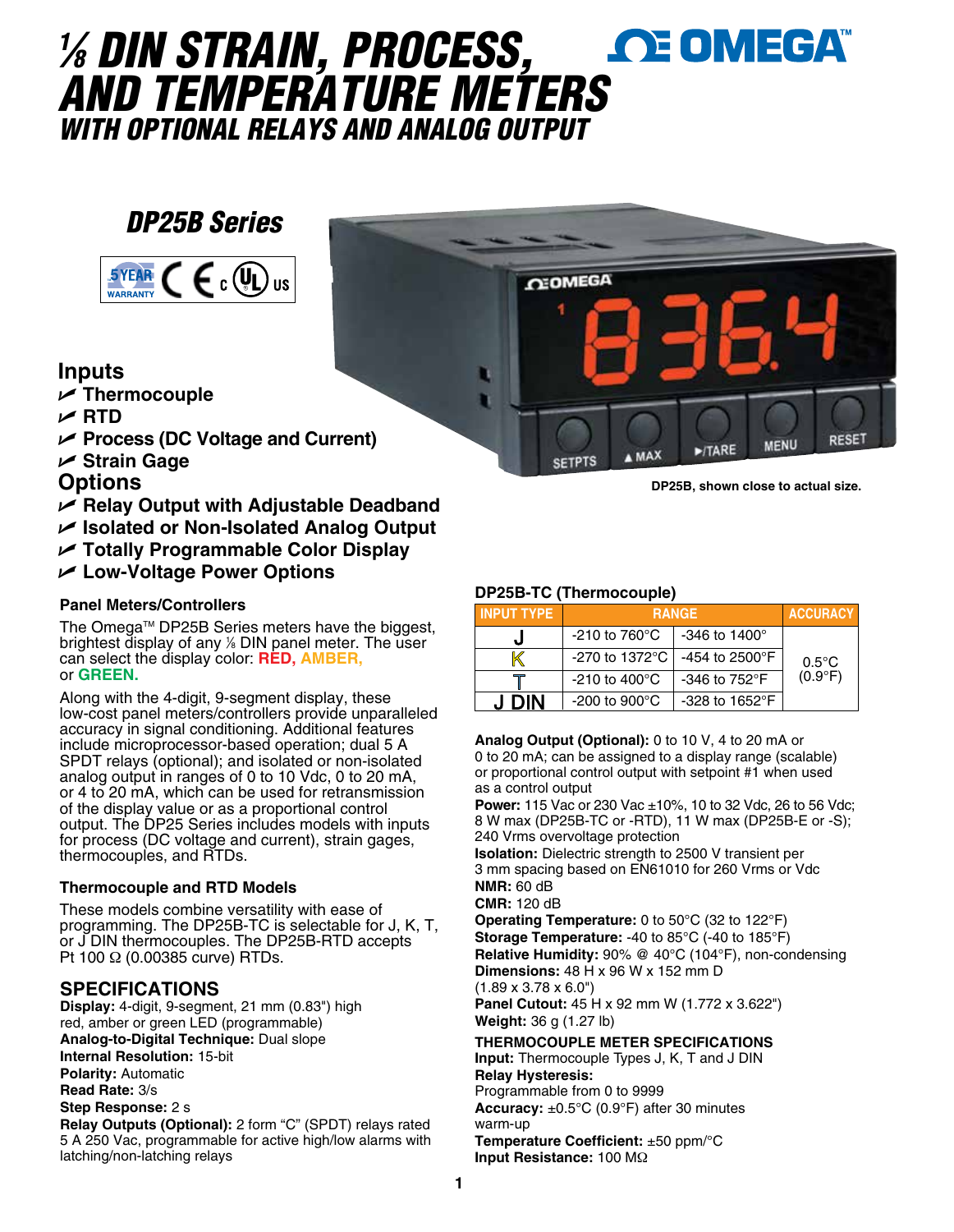## *STRAIN, PROCESS, AND TEMPERATURE METERS*

#### **Process and Strain Models**

Because they accept a wide range of DC voltage and current inputs. the DP25B-E strain meters can handle most process and strain applications. Features include easy front-panel scaling to virtually any engineering units, a remote tare function for weighing applications, and a hardware lockout to prevent unauthorized changes in setup. In addition, the DP25B-E meters feature built-in excitation in 4 user-selectable voltages, which makes them compatible with most transducers and transmitters.



**DP25B-TC, programmed for optional green display, shown actual size.**

#### **DP25B-RTD (RTD)**

| <b>TINPUT TYPE</b>    | <b>RANGE</b>                       | <b>ACCURACY</b>  |
|-----------------------|------------------------------------|------------------|
| RTD, 100 $\Omega$ Pt. | -200 to 850 $^{\circ}$ C           | $0.5^{\circ}$ C  |
| 2-, 3-, 4-wire        | $(-328 \text{ to } 1562^{\circ}F)$ | $(0.9^{\circ}F)$ |

#### **SPECIFICATIONS (RTD Temperature Meter/Controller)**

**Input:** RTD 100 Ω Pt (0.00385 curves); 2-, 3- and 4-wire selectable **Accuracy:** ±0.5°C (0.9°F) after 30 min warm-up **Temperature Coefficient:** ±50 ppm/°C **Input Resistance:** 100 MΩ



# **Select Your Color!**

displays—for **RED, AMBER,** or **GREEN. Program to Display in RED, AMBER, or GREEN.**

#### **PROCESS AND STRAIN METERS DP25B-E (Process)/DP25B-S (Strain)**

| <b>INPUT TYPE</b> | <b>RANGE</b>                                               | <b>ACCURACY</b> |
|-------------------|------------------------------------------------------------|-----------------|
|                   | mV, V, mA   0 to 100 mV, $\pm 50$ mV, 0 to 10V   0.02% rdg |                 |
|                   | ±5V, 0 to 20 mA, 4 to 20 mA                                |                 |

#### **SPECIFICATIONS (Process and Strain Meters/Controllers)**

**Input Ranges:** 0 to 100 mV, ±50 mV, 0 to 10V, ±5V, 0 to 20 mA, 4 to 20 mA **Protection:** 240 Vrms max for voltage input ranges; 200 mA for current ranges **Input Impedance:** 100 MΩ for 100 mV or ±50 mV range; 1 MΩ for 10V or ±5V range; 5 Ω for 20 mA current input **Analog-to-Digital Technique:** Dual slope **Internal Resolution:** 15-bit **Polarity:** Automatic **Max Error Strain/Process:** ±0.03% rdg **Span Temperature Coefficient:** ±50 ppm/°C **Warm-Up to Rated Accuracy:** 30 min **Excitation Voltage:** 24V @ 25 mA or 12V @ 50 mA; 10V @ 120 mA or 5V @ 60 mA

#### **Totally Programmable Color Displays**

The Omega™ DP25B Series meters and<br>controllers have totally programmable color<br>displays—for **RED**,